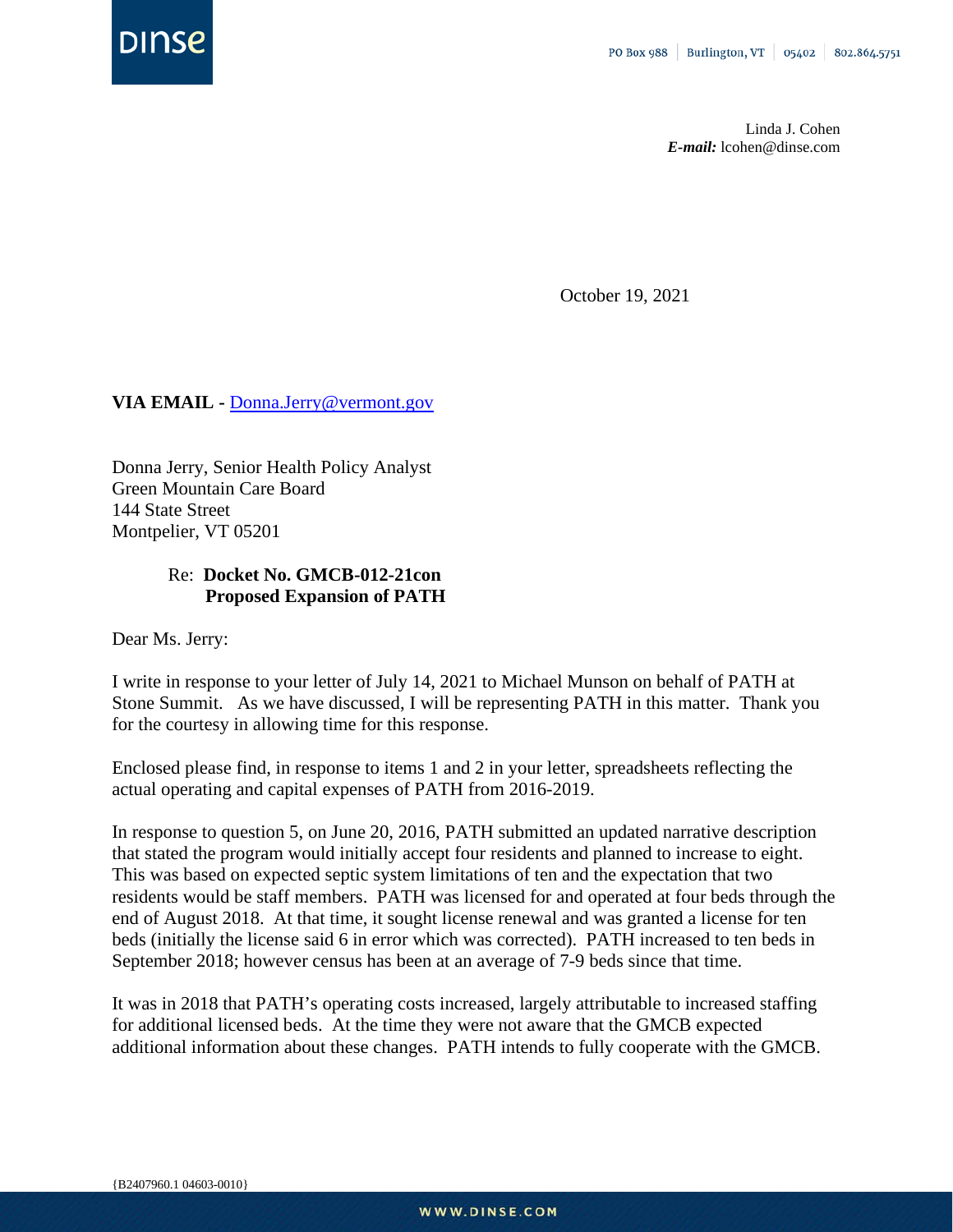Donna Jerry Green Mountain Care Board October 19, 2021 Page 2

PATH seeks trade secret protection of the operating and capital expense information pursuant to that compilations of financial information, such as balance sheets, cash flow statements, revenue histories, assets and liabilities and retained earnings are trade secrets within the meaning of Vermont's Public Records Act. The information provided in the CON spreadsheets is the same as what has been found protected in the *Springfield* case.

Additionally, this is to advise that PATH has determined to continue with its July 2, 2021 expansion as proposed in that Letter of Intent. We believe that questions 3 and 4 in your July 14, 2021 letter referring to "each period below" are requests for the costs of that proposed expansion in 2021-2024, but ask that you confirm. With that clarification, PATH will prepare and submit the information.

Please do not hesitate to contact me should you have any questions.

Very truly yours,

s/Linda J. Cohen Linda J. Cohen

Enclosures cc: April Stein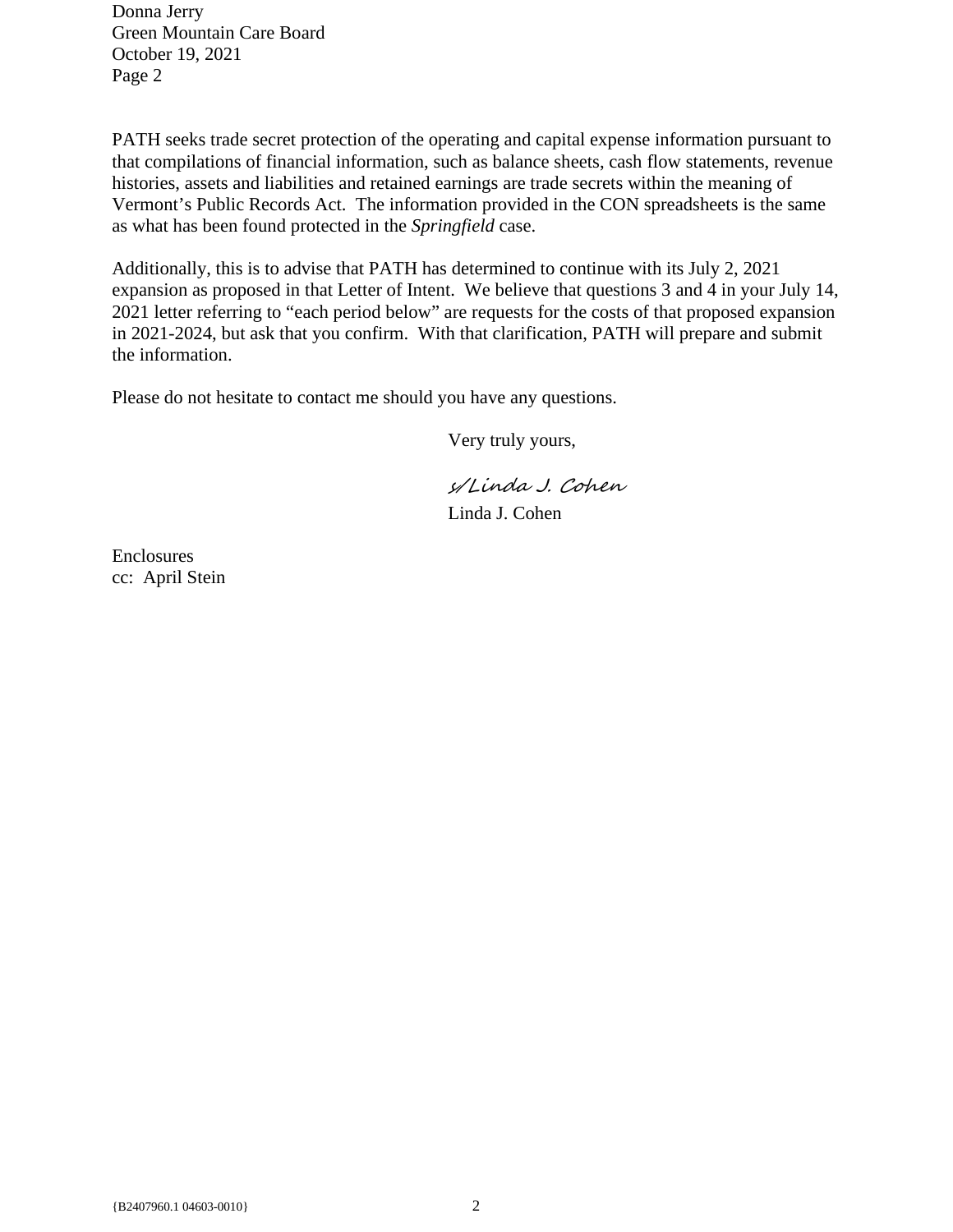|                            | <b>Project &amp; Operating Costs</b>                          |                                |                                |                                |  |                                |  |  |
|----------------------------|---------------------------------------------------------------|--------------------------------|--------------------------------|--------------------------------|--|--------------------------------|--|--|
| <b>Name of Project:</b>    |                                                               | PATH at Stone Summit           |                                |                                |  |                                |  |  |
|                            | Name of Organization                                          | PATH at Stone Summit           |                                |                                |  |                                |  |  |
|                            |                                                               |                                |                                |                                |  |                                |  |  |
| <b>Project Costs:</b>      |                                                               | 2016                           |                                |                                |  |                                |  |  |
|                            | <b>Construction Costs</b><br>New Construction                 | \$0                            | \$0                            | \$0                            |  | \$0                            |  |  |
|                            | Renovation                                                    | \$0                            | \$0                            | \$0                            |  | \$0                            |  |  |
|                            | Site Work                                                     | \$0                            | \$0                            | \$0                            |  | \$0                            |  |  |
|                            | <b>Fixed Equipment</b>                                        | \$0                            | \$0                            | \$0                            |  | \$0                            |  |  |
|                            | Design/Bidding Contingency                                    | \$0                            | \$0                            | \$0                            |  | \$0                            |  |  |
|                            | Construction Contingency                                      | \$0                            | \$0                            | \$0                            |  | $$0$                           |  |  |
|                            | <b>Construction Manager Fee</b>                               | \$0                            | \$0                            | \$0                            |  | \$0                            |  |  |
|                            |                                                               |                                | \$0                            | \$0                            |  | \$0                            |  |  |
|                            |                                                               | \$0                            | \$0                            | \$0                            |  | \$0                            |  |  |
|                            |                                                               | \$0                            | \$0                            | \$0                            |  | \$0                            |  |  |
|                            | Subtotal                                                      | \$<br>$\blacksquare$           | \$<br>$\blacksquare$           | \$                             |  | \$<br>$\sim$                   |  |  |
|                            |                                                               |                                |                                |                                |  |                                |  |  |
|                            | <b>Related Project Costs</b>                                  |                                |                                |                                |  |                                |  |  |
|                            | Major Moveable Equipment                                      |                                |                                |                                |  |                                |  |  |
|                            | Furnishings, Fixtures & Other Equip.                          |                                |                                |                                |  |                                |  |  |
|                            | Architectural/Engineering Fees                                |                                |                                |                                |  |                                |  |  |
|                            | Land Acquisition                                              |                                |                                |                                |  |                                |  |  |
|                            | Purchase of Buildings                                         |                                |                                |                                |  |                                |  |  |
|                            | Administrative Expenses & Permits                             |                                |                                |                                |  |                                |  |  |
|                            | Total Debt Financing Expenses (see below)                     |                                |                                |                                |  |                                |  |  |
|                            | Debt Service Reserve Fund                                     |                                |                                |                                |  |                                |  |  |
|                            | <b>Working Capital</b>                                        |                                |                                |                                |  |                                |  |  |
|                            | Other (please specify)                                        |                                |                                |                                |  |                                |  |  |
|                            |                                                               |                                |                                |                                |  |                                |  |  |
|                            |                                                               |                                |                                |                                |  |                                |  |  |
|                            | <b>Subtotal</b>                                               |                                |                                |                                |  |                                |  |  |
| <b>Total Project Costs</b> |                                                               | \$<br>$\overline{\phantom{a}}$ | \$<br>$\overline{\phantom{a}}$ | \$<br>$\overline{\phantom{a}}$ |  | \$<br>$\overline{\phantom{a}}$ |  |  |
|                            |                                                               |                                |                                |                                |  |                                |  |  |
|                            | <b>Debt Financing Expenses</b>                                |                                |                                |                                |  |                                |  |  |
|                            | Capital Interest                                              | \$0                            |                                |                                |  |                                |  |  |
|                            | Bond Discount or Placement Fee                                | \$0                            | \$0                            | \$0                            |  |                                |  |  |
|                            | Misc. Financing Fees & Exp. (issuance costs)                  | \$0                            | \$0                            | \$0                            |  |                                |  |  |
|                            | start up loan repayment                                       | \$0                            | \$0                            | \$0                            |  |                                |  |  |
|                            |                                                               | \$0                            | \$0                            | \$0                            |  |                                |  |  |
|                            |                                                               | \$0                            | \$0                            | \$0                            |  |                                |  |  |
|                            | Subtotal                                                      | \$0                            | \$0                            | \$0                            |  |                                |  |  |
|                            | Less Interest Earnings on Funds<br>Debt Service Reserve Funds | \$0                            | \$0                            | \$0                            |  |                                |  |  |
|                            | Capitalized Interest Account                                  | \$0                            | \$0                            | \$0                            |  |                                |  |  |
|                            | Construction Fund                                             | \$0                            | \$0                            | \$0                            |  |                                |  |  |
|                            | Other (specify):                                              | \$0                            | \$0                            | \$0                            |  |                                |  |  |
|                            |                                                               | \$0                            | \$0                            | \$0                            |  |                                |  |  |
|                            | <b>Subtotal</b>                                               | \$0                            | \$0                            | \$0                            |  |                                |  |  |
|                            | <b>Total Debt Financing Expenses</b>                          | \$0                            | \$0                            | \$0                            |  |                                |  |  |
|                            | feeds to Debt Financing Expenses above                        |                                |                                |                                |  |                                |  |  |
|                            |                                                               |                                |                                |                                |  |                                |  |  |
|                            | <b>Operating Costs (expenses):</b>                            | 2016 - ACTUAL                  |                                |                                |  |                                |  |  |
| <b>Staffing Expenses</b>   |                                                               |                                |                                |                                |  |                                |  |  |
|                            | Salaries per FTE                                              | \$124,458                      |                                |                                |  |                                |  |  |
|                            | Fringe Benefits/Health Insurance                              | \$24,580                       |                                |                                |  |                                |  |  |
|                            | Professional Insurance                                        | \$10,990                       |                                |                                |  |                                |  |  |
|                            | Staff Travel                                                  | \$24,772                       |                                |                                |  |                                |  |  |
|                            | Consultant costs & travel                                     | \$10,305                       |                                |                                |  |                                |  |  |
|                            | Subscriptions/Dues                                            | \$0                            |                                |                                |  |                                |  |  |
|                            | Workers comp insurance                                        | \$820                          |                                |                                |  |                                |  |  |
|                            | employment tax                                                |                                |                                |                                |  |                                |  |  |
|                            |                                                               |                                |                                |                                |  |                                |  |  |
| <b>Operation Expenses</b>  |                                                               |                                | $\frac{1}{\sqrt{2}}$           | $\triangle$<br>$\overline{0}$  |  |                                |  |  |
|                            | Supplies/printing                                             | \$0                            |                                |                                |  |                                |  |  |
|                            | Depreciation                                                  | \$2,140                        |                                |                                |  |                                |  |  |
|                            | Interest                                                      | \$4,504                        |                                |                                |  |                                |  |  |
|                            | Advertising/Marketing/Printing                                | \$4,766                        |                                |                                |  |                                |  |  |
|                            | Vehicle Expense/Auto Insurance                                | \$0                            | ac                             | <b>Fe</b>                      |  |                                |  |  |
|                            | Rent/Lease Expense                                            | \$32,126                       |                                |                                |  |                                |  |  |
|                            | Utilities/Telephone Expenses                                  | \$0                            |                                |                                |  |                                |  |  |
|                            | Computer/hardware/Software                                    | \$1,680                        |                                |                                |  |                                |  |  |
|                            | <b>Building Maintenance and repair</b>                        | \$294                          |                                |                                |  |                                |  |  |
|                            | Property Taxes                                                | \$0                            |                                |                                |  |                                |  |  |
|                            | Legal Services                                                | \$38,120                       |                                |                                |  |                                |  |  |
|                            | <b>Billing Services</b>                                       | \$0                            |                                |                                |  |                                |  |  |
|                            | <b>Security Services</b>                                      | \$117                          |                                |                                |  |                                |  |  |
|                            | <b>Resident Food and Supplies</b>                             | \$11,341                       |                                |                                |  |                                |  |  |
|                            | Resident Activities\Off-Site                                  | \$500                          |                                |                                |  |                                |  |  |
|                            | Other                                                         | \$151                          |                                |                                |  |                                |  |  |
|                            | <b>Total Operating Costs:</b>                                 | \$291,666                      |                                |                                |  |                                |  |  |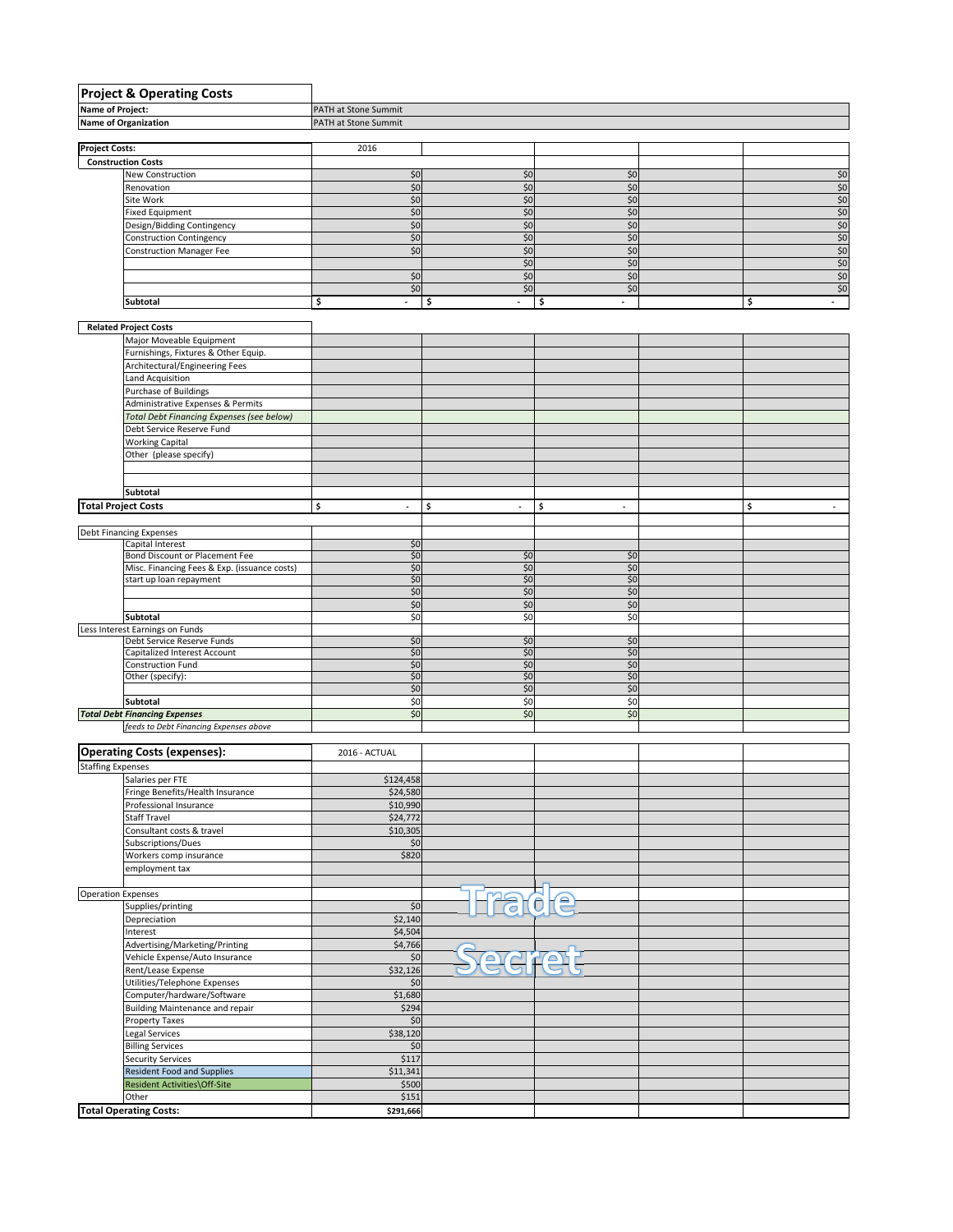|            |                          |                              | Capital Assets |            |                               |
|------------|--------------------------|------------------------------|----------------|------------|-------------------------------|
|            |                          | 1/1/2016 Additions Deletions |                | 12/31/2016 | 965 Goat Fence                |
| Capital Im |                          | 965                          | 0              | 965        |                               |
| Furniture: | $\overline{\phantom{a}}$ | 10,326                       | 0              | 10,326     | 566 office chairs             |
| Software   |                          | 2,555                        | 0              | 2,555      | 7,610 dining table and chairs |
|            | $\overline{\phantom{a}}$ | <b>1</b> 3,846               |                | 13,846     | 1,700 2 couches               |
|            |                          |                              |                |            | 450 Elliptical                |
| Accumulat  |                          | (2,019)                      |                | (2,019)    | 10,326                        |
| Net Book \ |                          |                              |                | 11,827     |                               |
|            |                          |                              |                |            | 1,144 Apple laptop            |
|            |                          |                              |                |            | 250 used computer             |
|            |                          |                              |                |            | $\bigcap$<br>262 Apple care   |
|            |                          |                              |                |            | 900 3 PCs                     |
|            |                          |                              |                |            | 2,556                         |
|            |                          |                              |                |            | D<br>13,846                   |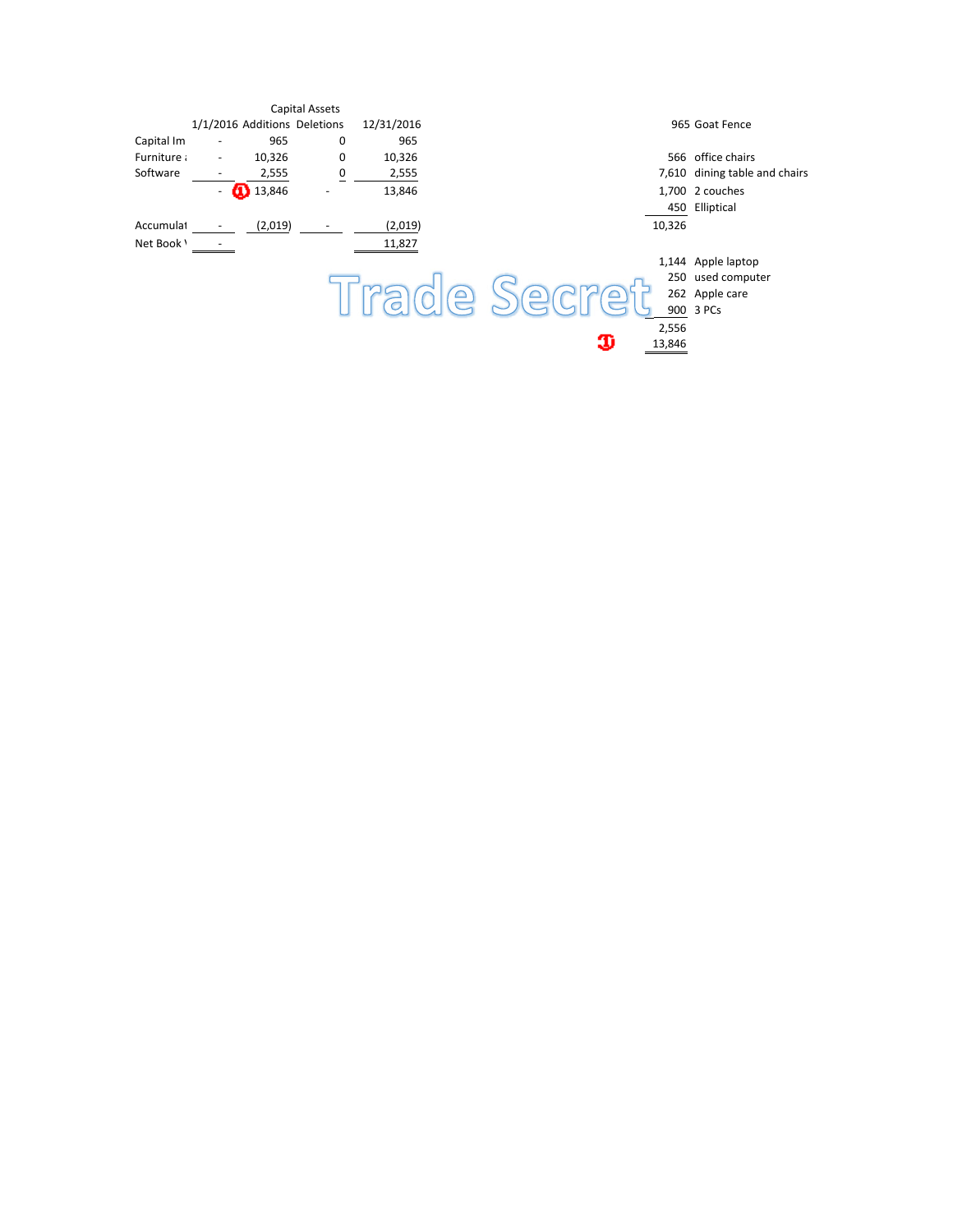| <b>Project &amp; Operating Costs</b>             |                             |                                |                                |                 |
|--------------------------------------------------|-----------------------------|--------------------------------|--------------------------------|-----------------|
| Name of Project:                                 | PATH at Stone Summit        |                                |                                |                 |
| <b>Name of Organization</b>                      | <b>PATH at Stone Summit</b> |                                |                                |                 |
|                                                  |                             |                                |                                |                 |
| <b>Project Costs:</b>                            | 2017 Actuals                | Year one of Proj (12 mos)      | Year 2 (12 mos)                | Year 3 (12 mos) |
| <b>Construction Costs</b>                        |                             |                                |                                |                 |
| <b>New Construction</b>                          | \$0                         | \$0                            | \$0                            | \$0             |
| Renovation                                       | \$0                         | \$0                            | \$0                            | \$0             |
| Site Work                                        | \$0                         | \$0                            | \$0                            | \$0             |
| <b>Fixed Equipment</b>                           | \$0                         | \$0                            | \$0                            | \$0             |
| Design/Bidding Contingency                       | \$0                         | \$0                            | \$0                            | \$0             |
| <b>Construction Contingency</b>                  | \$0                         | \$0                            | \$0                            | \$0             |
| <b>Construction Manager Fee</b>                  | \$0                         | \$0                            | \$0                            | $$0$            |
|                                                  |                             | \$0                            | \$0                            | \$0             |
|                                                  | \$0                         | \$0                            | \$0                            | \$0             |
|                                                  | \$0                         | \$0                            | \$0                            | \$0             |
| Subtotal                                         | \$                          | \$<br>$\overline{\phantom{a}}$ | \$<br>$\overline{\phantom{a}}$ | \$              |
|                                                  |                             |                                |                                |                 |
| <b>Related Project Costs</b>                     |                             |                                |                                |                 |
| Major Moveable Equipment                         | \$0                         | \$0                            | \$0                            | $$0$$           |
| Furnishings, Fixtures & Other Equip.             | \$0                         | \$0                            |                                |                 |
| Architectural/Engineering Fees                   | \$0                         | \$0                            | \$0                            | \$0             |
| Land Acquisition                                 | \$0                         | \$0                            | \$0                            | \$0             |
| Purchase of Buildings                            | \$0                         | \$0                            | \$0                            | \$0             |
| Administrative Expenses & Permits                | \$0                         | \$0                            |                                |                 |
| <b>Total Debt Financing Expenses (see below)</b> | \$0                         | \$0                            |                                |                 |
| Debt Service Reserve Fund                        | \$0                         | \$0                            | \$0                            | \$0             |
| <b>Working Capital</b>                           | \$0                         |                                |                                |                 |
| Other (please specify)                           | \$0                         | \$0                            | \$0                            | \$0             |
|                                                  | \$0                         | \$0                            | \$0                            | $$0$$           |
|                                                  |                             |                                |                                |                 |
| <b>Subtotal</b>                                  | \$0                         | \$0                            | \$0                            | \$0             |
| <b>Total Project Costs</b>                       | \$                          | \$                             | \$<br>ä,                       | \$              |
|                                                  |                             |                                |                                |                 |
| <b>Debt Financing Expenses</b>                   |                             |                                |                                |                 |
| Capital Interest                                 | \$0                         |                                |                                |                 |
| Bond Discount or Placement Fee                   | \$0                         | \$0                            | \$0                            | $\frac{1}{2}$   |
| Misc. Financing Fees & Exp. (issuance costs)     | \$0                         | \$0                            | \$0                            |                 |
| start up loan repayment                          | \$0                         | \$0                            | \$0                            |                 |
|                                                  | \$0                         | \$0                            | \$0                            |                 |
|                                                  | \$0                         | \$0                            | \$0                            | \$0             |
| <b>Subtotal</b>                                  | $\overline{50}$             | \$0                            | \$0                            | \$0             |
| Less Interest Earnings on Funds                  |                             |                                |                                |                 |
| Debt Service Reserve Funds                       | \$0                         | \$0                            | \$0                            | \$0             |
| Capitalized Interest Account                     | \$0                         | \$0                            | \$0                            | \$0             |
| <b>Construction Fund</b>                         | \$0<br>\$0                  | \$0<br>\$0\$                   | \$0<br>\$0                     | \$0<br>\$0      |
| Other (specify):                                 | \$0                         | \$0                            | \$0                            | \$0             |
| Subtotal                                         | \$0                         | \$0                            | \$0                            | $\frac{1}{6}$   |
| <b>Total Debt Financing Expenses</b>             | \$0                         | \$0                            | \$0                            | \$0             |
| feeds to Debt Financing Expenses above           |                             |                                |                                |                 |
|                                                  |                             |                                |                                |                 |
| <b>Operating Costs (expenses):</b>               | 2017 Actuals                | Year one of Proj (12 mos)      | Year 2 (12 mos)                | Year 3 (12 mos) |
| <b>Staffing Expenses</b>                         |                             |                                |                                |                 |
| Salaries per FTE                                 | \$202,263                   |                                |                                |                 |

| Staffing Expenses                |           |       |  |
|----------------------------------|-----------|-------|--|
| Salaries per FTE                 | \$202,263 |       |  |
| Fringe Benefits/Health Insurance | \$36,037  |       |  |
| Professional Insurance           | \$13,659  |       |  |
| <b>Staff Travel</b>              | \$38,190  |       |  |
| Consultant costs & travel        | \$53,075  |       |  |
| Subscriptions/Dues               | \$238     |       |  |
| Workers comp insurance           | \$2,256   |       |  |
| employment tax                   |           | rance |  |
|                                  |           |       |  |
| <b>Operation Expenses</b>        |           |       |  |
| Supplies/printing                |           |       |  |
| Depreciation                     | \$3,973   |       |  |
| Interest                         | \$7,951   |       |  |
| Advertising/Marketing/Printing   | \$7,211   |       |  |
| Vehicle Expense/Auto Insurance   | \$0       |       |  |
| Rent/Lease Expense               | \$60,000  |       |  |
| Utilities/Telephone Expenses     | \$1,849   |       |  |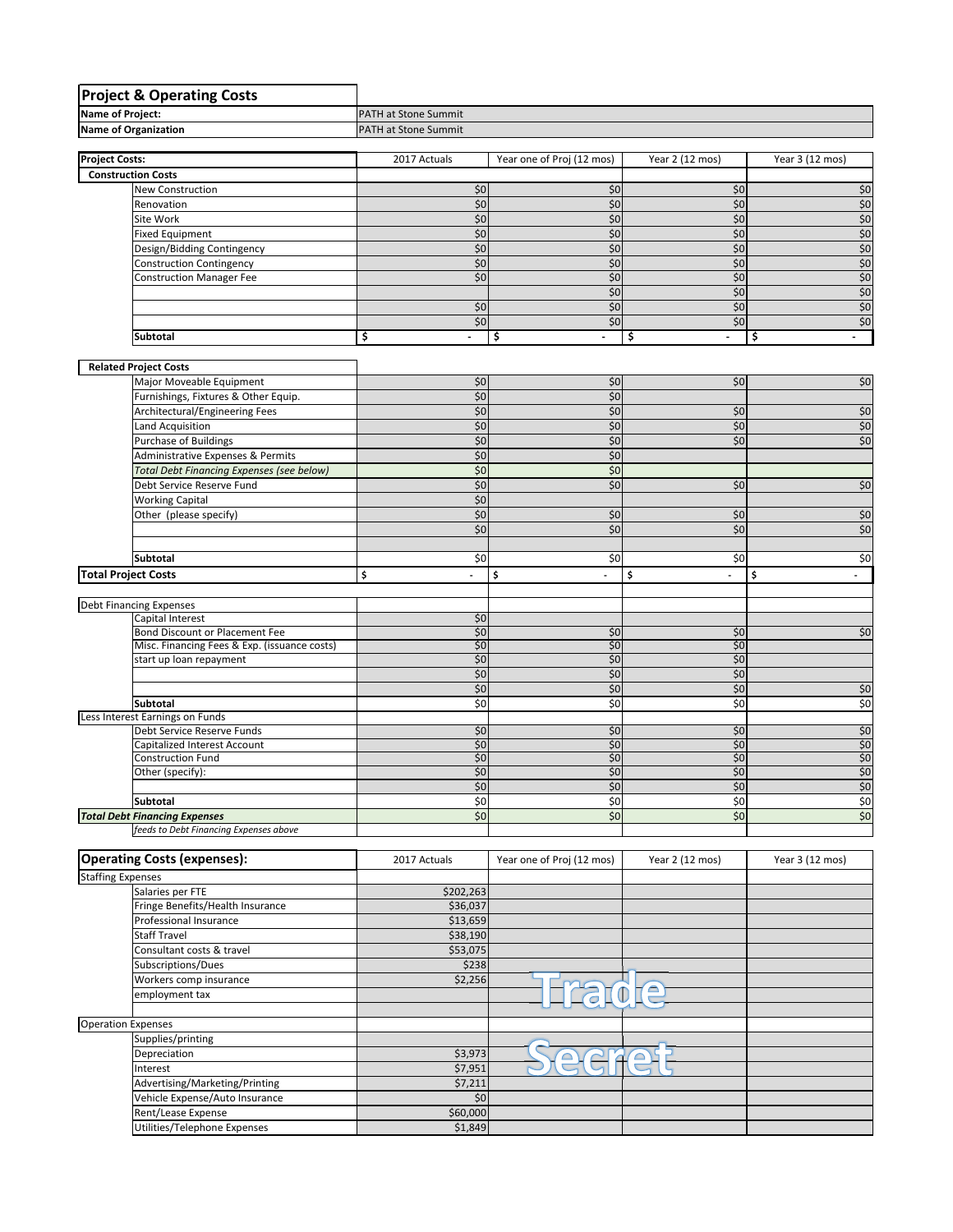| Computer/hardware/Software         | \$978            |  |  |
|------------------------------------|------------------|--|--|
| Building Maintenance and repair    | \$28             |  |  |
| <b>Property Taxes</b>              | \$0              |  |  |
| <b>Legal Services</b>              | \$2,858          |  |  |
| <b>Billing Services</b>            | \$0 <sub>1</sub> |  |  |
| <b>Security Services</b>           | \$1,761          |  |  |
| food/rec for residents             | \$49,562         |  |  |
| <b>Resident Activities Offsite</b> | \$9,133          |  |  |
| Other                              | \$9,136          |  |  |
| <b>Total Operating Costs:</b>      | \$500,158        |  |  |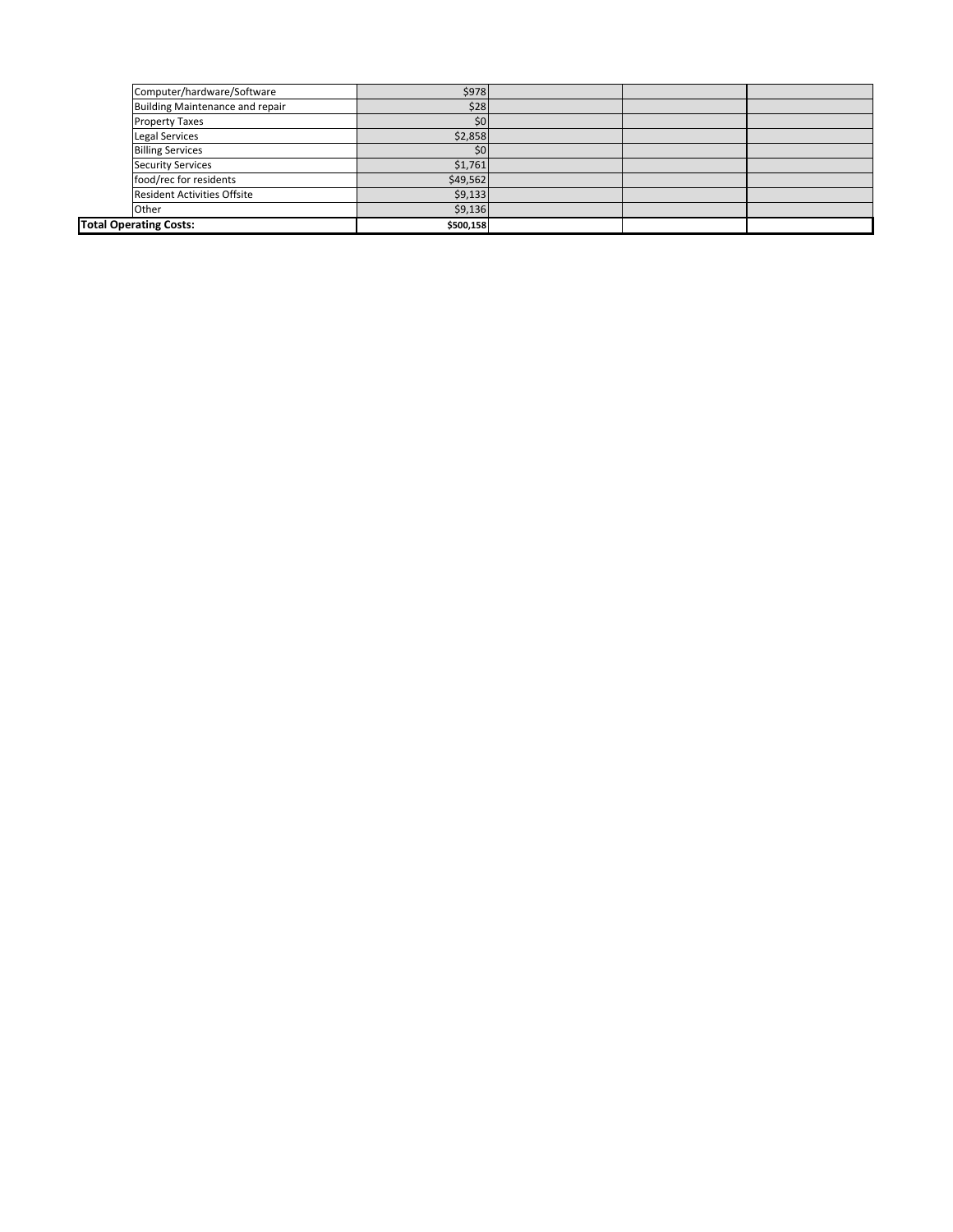|                  |                    | Capital Assets |                          |            |                 |
|------------------|--------------------|----------------|--------------------------|------------|-----------------|
|                  | 1/1/2017 Additions |                | Deletions                | 12/31/2017 | 320 HP laserjet |
| Capital Improver | 965                |                | $\overline{\phantom{a}}$ | 965        |                 |
| Furniture and Fi | 10,326             |                | $\overline{\phantom{a}}$ | 10,326     |                 |
| Software         | 2,555              | 320            |                          | 2,875      |                 |
|                  | 13,846             | 320            | ٠                        | 14,166     |                 |
| Accumulated De   | (2,019)            | (3,732)        |                          | (5,751)    |                 |
| Net Book Value   | 11,827             |                |                          | 8,415      |                 |

Trade Secret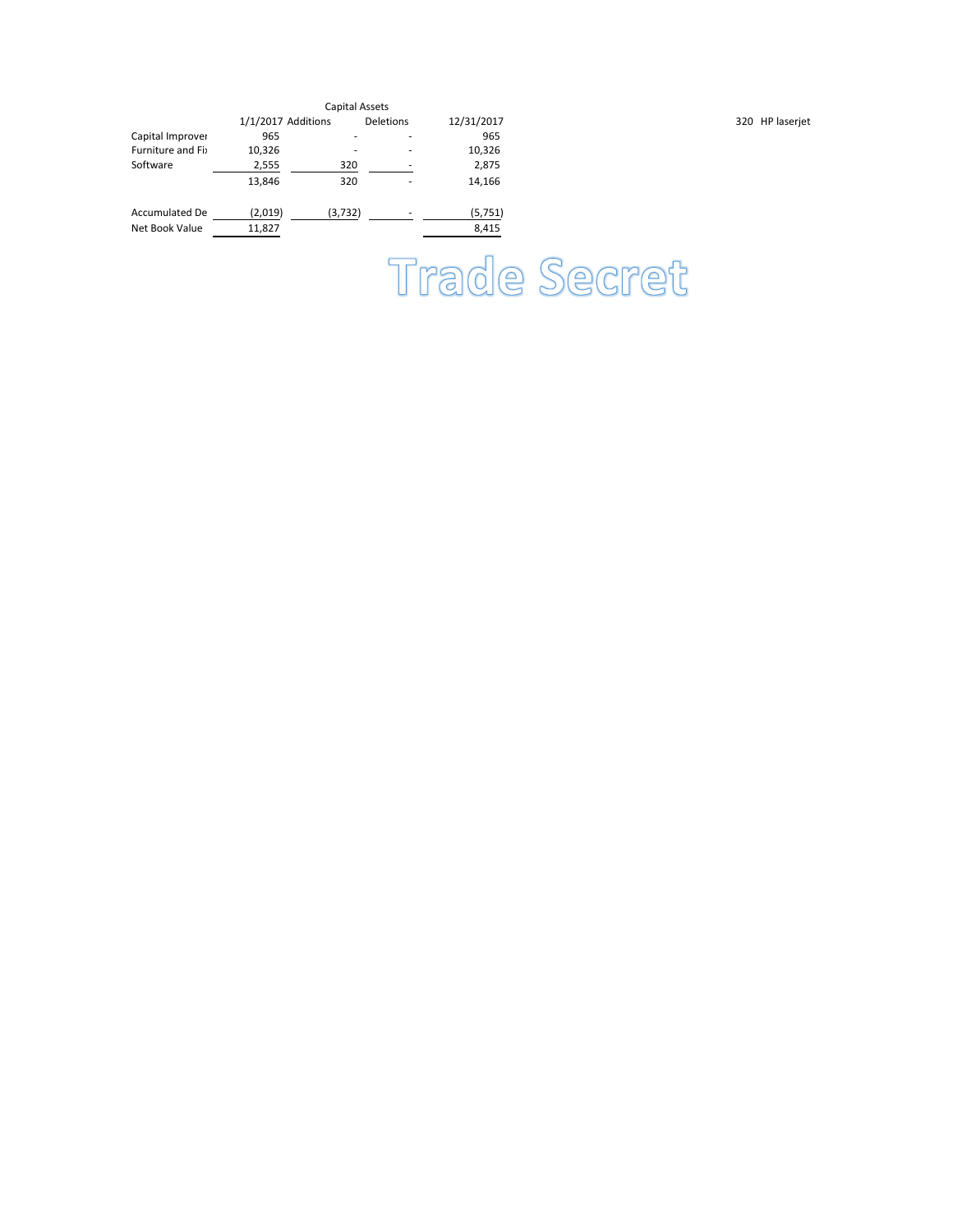|                            | <b>Project &amp; Operating Costs</b>                     |                                |                                |                                |                                |
|----------------------------|----------------------------------------------------------|--------------------------------|--------------------------------|--------------------------------|--------------------------------|
| <b>Name of Project:</b>    |                                                          | PATH at Stone Summit           |                                |                                |                                |
|                            | <b>Name of Organization</b>                              | PATH at Stone Summit           |                                |                                |                                |
|                            |                                                          |                                |                                |                                |                                |
| <b>Project Costs:</b>      |                                                          | 2018 - ACTUAL                  |                                |                                |                                |
|                            | <b>Construction Costs</b><br>New Construction            | \$0                            | \$0                            | \$0                            | \$0                            |
|                            | Renovation                                               | \$0                            | \$0                            | \$0                            | $$0$                           |
|                            | Site Work                                                | \$0                            | \$0                            | \$0                            | $$0$                           |
|                            | <b>Fixed Equipment</b>                                   | \$0                            | \$0                            | \$0                            | \$0                            |
|                            | Design/Bidding Contingency                               | \$0                            | \$0                            | \$0                            | \$0                            |
|                            | <b>Construction Contingency</b>                          | \$0                            | \$0                            | \$0                            | \$0                            |
|                            | <b>Construction Manager Fee</b>                          | \$0                            | \$0                            | \$0                            | \$0                            |
|                            |                                                          |                                | \$0                            | \$0                            | \$0                            |
|                            |                                                          | \$0<br>\$0                     | \$0<br>\$0                     | \$0                            | $$0$<br>\$0                    |
|                            | Subtotal                                                 | \$                             | \$                             | \$0<br>\$                      | \$<br>$\sim$                   |
|                            |                                                          |                                |                                |                                |                                |
|                            | <b>Related Project Costs</b>                             |                                |                                |                                |                                |
|                            | Major Moveable Equipment                                 |                                |                                |                                |                                |
|                            | Furnishings, Fixtures & Other Equip.                     |                                |                                |                                |                                |
|                            | Architectural/Engineering Fees                           |                                |                                |                                |                                |
|                            | Land Acquisition                                         |                                |                                |                                |                                |
|                            | Purchase of Buildings                                    |                                |                                |                                |                                |
|                            | Administrative Expenses & Permits                        |                                |                                |                                |                                |
|                            | <b>Total Debt Financing Expenses (see below)</b>         |                                |                                |                                |                                |
|                            | Debt Service Reserve Fund                                |                                |                                |                                |                                |
|                            | <b>Working Capital</b>                                   |                                |                                |                                |                                |
|                            | Other (please specify)                                   |                                |                                |                                |                                |
|                            |                                                          |                                |                                |                                |                                |
|                            | Subtotal                                                 |                                |                                |                                |                                |
| <b>Total Project Costs</b> |                                                          | \$<br>$\overline{\phantom{a}}$ | \$<br>$\overline{\phantom{a}}$ | \$<br>$\overline{\phantom{a}}$ | \$<br>$\overline{\phantom{a}}$ |
|                            |                                                          |                                |                                |                                |                                |
|                            | <b>Debt Financing Expenses</b>                           |                                |                                |                                |                                |
|                            | Capital Interest                                         | \$0                            |                                |                                |                                |
|                            | Bond Discount or Placement Fee                           | \$0                            | \$0                            | \$0                            |                                |
|                            | Misc. Financing Fees & Exp. (issuance costs)             | \$0                            | \$0                            | \$0                            |                                |
|                            | start up loan repayment                                  | \$0                            | \$0                            | \$0                            |                                |
|                            |                                                          | \$0<br>\$0                     | \$0<br>\$0                     | \$0<br>\$0                     |                                |
|                            | Subtotal                                                 | \$0                            | \$0                            | \$0                            |                                |
|                            | Less Interest Earnings on Funds                          |                                |                                |                                |                                |
|                            | Debt Service Reserve Funds                               | \$0                            | \$0                            | \$0                            |                                |
|                            | Capitalized Interest Account                             | \$0                            | \$0                            | \$0                            |                                |
|                            | Construction Fund                                        | \$0                            | \$0                            | \$0                            |                                |
|                            | Other (specify):                                         | \$0                            | \$0                            | \$0                            |                                |
|                            | Subtotal                                                 | \$0<br>\$0                     | \$0<br>\$0                     | \$0<br>\$0                     |                                |
|                            | <b>Total Debt Financing Expenses</b>                     | \$0                            | \$0                            | \$0                            |                                |
|                            | feeds to Debt Financing Expenses above                   |                                |                                |                                |                                |
|                            |                                                          |                                |                                |                                |                                |
|                            | <b>Operating Costs (expenses):</b>                       | 2018 - ACTUAL                  |                                |                                |                                |
| <b>Staffing Expenses</b>   |                                                          |                                |                                |                                |                                |
|                            | Salaries per FTE                                         | \$379,337                      |                                |                                |                                |
|                            | Fringe Benefits/Health Insurance                         | \$80,567                       |                                |                                |                                |
|                            | Professional Insurance                                   | \$11,751                       |                                |                                |                                |
|                            | Staff Travel                                             | \$60,933                       |                                |                                |                                |
|                            | Consultant costs & travel                                | \$97,644                       |                                |                                |                                |
|                            | Subscriptions/Dues<br>Workers comp insurance             | \$1,239<br>\$3,585             |                                |                                |                                |
|                            | employment tax                                           |                                |                                |                                |                                |
|                            |                                                          |                                |                                |                                |                                |
| <b>Operation Expenses</b>  |                                                          |                                |                                |                                |                                |
|                            | Supplies/printing                                        | \$0                            | Fract                          | $\widehat{\mathbf{e}}$         |                                |
|                            | Depreciation                                             | \$8,429                        |                                |                                |                                |
|                            | Interest                                                 | \$11,190                       |                                |                                |                                |
|                            | Advertising/Marketing/Printing                           | \$3,316                        |                                |                                |                                |
|                            | Vehicle Expense/Auto Insurance                           | $$0$$                          | 2d                             | $\bullet$                      |                                |
|                            | Rent/Lease Expense                                       | \$60,000                       |                                |                                |                                |
|                            | Utilities/Telephone Expenses                             | \$4,554                        |                                |                                |                                |
|                            | Computer/hardware/Software                               | \$3,639                        |                                |                                |                                |
|                            | <b>Building Maintenance and repair</b><br>Property Taxes | $$0$<br>\$0                    |                                |                                |                                |
|                            | Legal Services                                           | \$6,980                        |                                |                                |                                |
|                            | <b>Billing Services</b>                                  | \$0                            |                                |                                |                                |
|                            | <b>Security Services</b>                                 | \$3,885                        |                                |                                |                                |
|                            | Resident Food and Supplies                               | \$58,608                       |                                |                                |                                |
|                            | Resident Activities\Off-Site                             | \$37,526                       |                                |                                |                                |
|                            | Other                                                    | \$0                            |                                |                                |                                |
|                            | <b>Total Operating Costs:</b>                            | \$833,184                      |                                |                                |                                |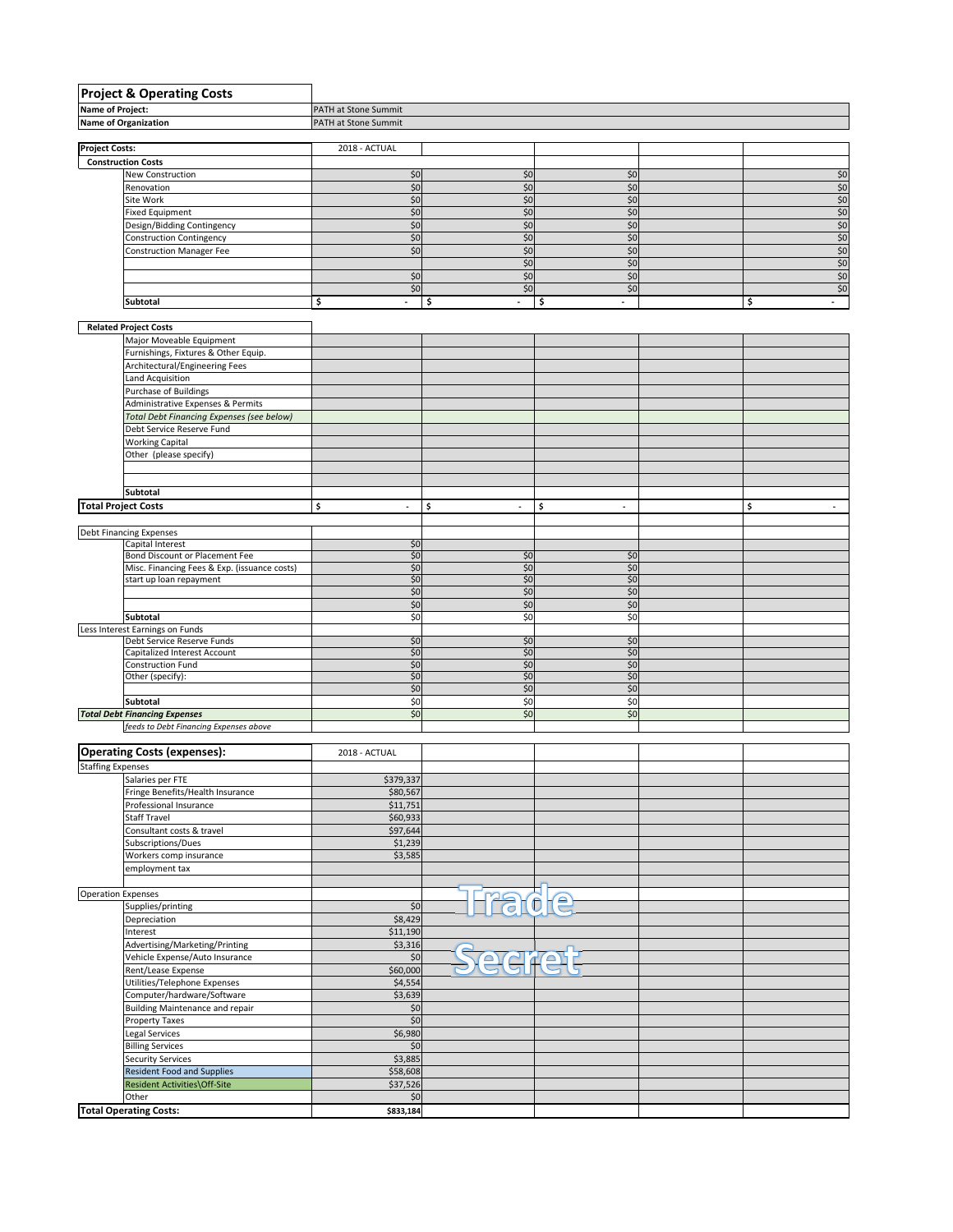|                   |                    | Capital Assets |                  |            |       |                    |
|-------------------|--------------------|----------------|------------------|------------|-------|--------------------|
|                   | 1/1/2018 Additions |                | <b>Deletions</b> | 12/31/2018 |       | 4,556 Bennington F |
| Capital Improver  | 965                |                |                  | 965        |       | 158 desk           |
| Furniture and Fi: | 10,326             | 5,826          |                  | 16,152     |       | 360 2 chairs       |
| Software          | 2,875              | -              |                  | 2,875      |       | 422 refrigerator   |
|                   | 14,166             | 5,826          |                  | 19,992     |       | 329 portable A/C   |
|                   |                    |                |                  |            | 5,826 |                    |
| Accumulated De    | (5,751)            | (8, 187)       |                  | (13,938)   |       |                    |
| Net Book Value    | 8,415              |                |                  | 6,054      |       |                    |
|                   |                    |                |                  |            |       |                    |

1,556 Bennington Furniture - bunkbeds<br>158 desk

## **Trade Secret**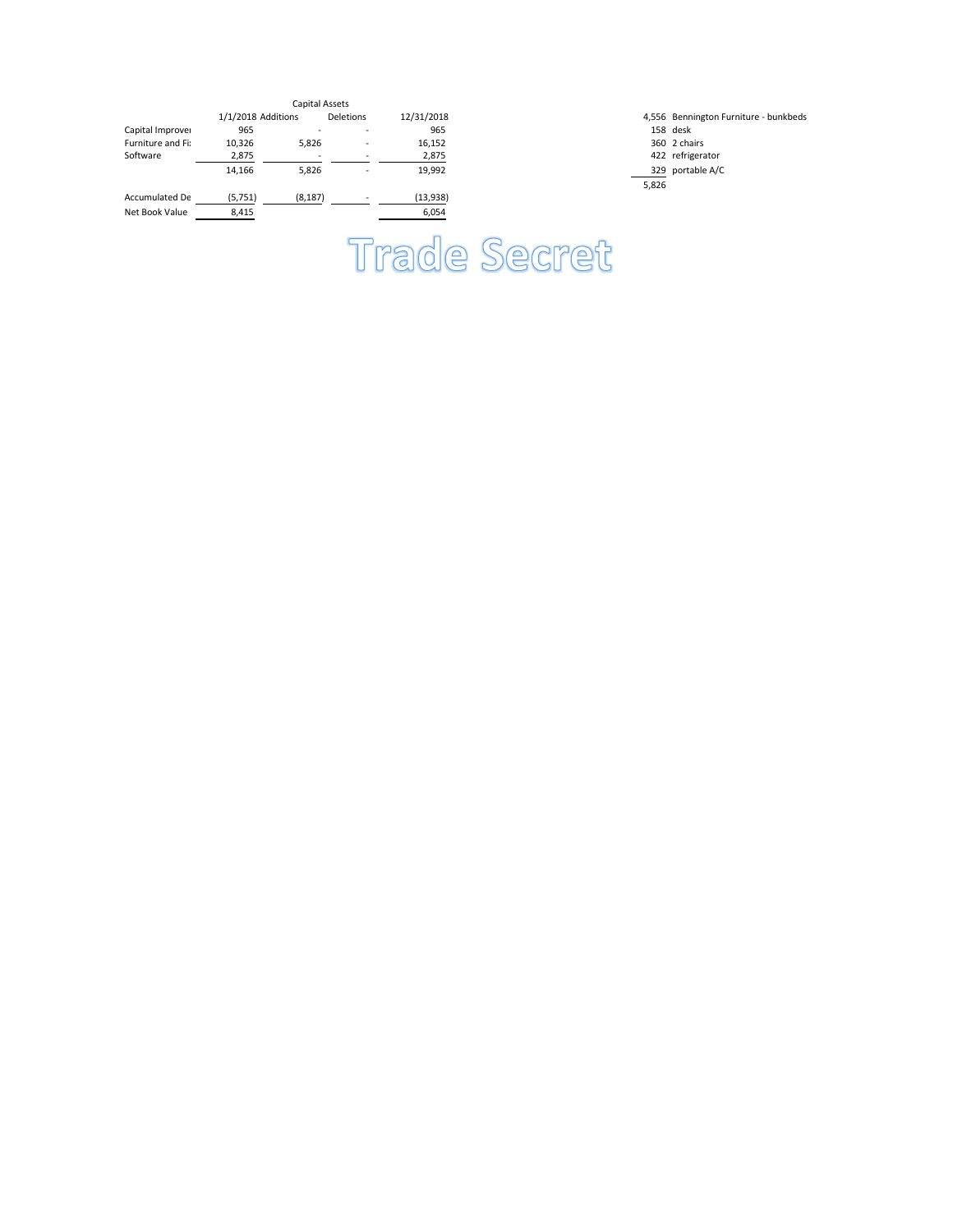|                            | <b>Project &amp; Operating Costs</b>                                          |                                |                           |                                |                 |  |  |
|----------------------------|-------------------------------------------------------------------------------|--------------------------------|---------------------------|--------------------------------|-----------------|--|--|
| Name of Project:           |                                                                               | PATH at Stone Summit           |                           |                                |                 |  |  |
|                            | Name of Organization                                                          | PATH at Stone Summit           |                           |                                |                 |  |  |
|                            |                                                                               |                                |                           |                                |                 |  |  |
| <b>Project Costs:</b>      |                                                                               | 2019 Actual                    | Year one of Proj (12 mos) | Year 2 (12 mos)                | Year 3 (12 mos) |  |  |
|                            | <b>Construction Costs</b>                                                     |                                |                           |                                |                 |  |  |
|                            | <b>New Construction</b>                                                       | \$0                            | \$0                       | \$0                            | \$0             |  |  |
|                            | Renovation                                                                    | \$0                            | \$0                       | \$0                            | \$0             |  |  |
|                            | Site Work                                                                     | \$0                            | \$0                       | \$0                            | \$0             |  |  |
|                            | <b>Fixed Equipment</b>                                                        | \$0                            | \$0                       | \$0                            | \$0             |  |  |
|                            | Design/Bidding Contingency                                                    | \$0                            | \$0                       | \$0                            | \$0             |  |  |
|                            | <b>Construction Contingency</b>                                               | \$0                            | \$0                       | \$0                            | $$0$            |  |  |
|                            | <b>Construction Manager Fee</b>                                               | \$0                            | \$0                       | \$0                            | \$0             |  |  |
|                            |                                                                               |                                | \$0                       | \$0                            | $$0$            |  |  |
|                            |                                                                               | \$0                            | \$0                       | \$0                            | \$0             |  |  |
|                            |                                                                               | \$0                            | \$0                       | \$0                            | \$0             |  |  |
|                            | Subtotal                                                                      | \$<br>$\overline{\phantom{a}}$ | \$                        | \$<br>$\overline{\phantom{a}}$ | \$              |  |  |
|                            | <b>Related Project Costs</b>                                                  |                                |                           |                                |                 |  |  |
|                            | Major Moveable Equipment                                                      |                                |                           |                                |                 |  |  |
|                            | Furnishings, Fixtures & Other Equip.                                          |                                |                           |                                |                 |  |  |
|                            |                                                                               |                                |                           |                                |                 |  |  |
|                            | Architectural/Engineering Fees<br><b>Land Acquisition</b>                     |                                |                           |                                |                 |  |  |
|                            | <b>Purchase of Buildings</b>                                                  |                                |                           |                                |                 |  |  |
|                            | Administrative Expenses & Permits                                             |                                |                           |                                |                 |  |  |
|                            |                                                                               |                                |                           |                                |                 |  |  |
|                            | <b>Total Debt Financing Expenses (see below)</b><br>Debt Service Reserve Fund |                                |                           |                                |                 |  |  |
|                            | <b>Working Capital</b>                                                        |                                |                           |                                |                 |  |  |
|                            | Other (please specify)                                                        |                                |                           |                                |                 |  |  |
|                            |                                                                               |                                |                           |                                |                 |  |  |
|                            |                                                                               |                                |                           |                                |                 |  |  |
|                            | Subtotal                                                                      | \$0                            | \$0                       | \$0                            | \$0             |  |  |
| <b>Total Project Costs</b> |                                                                               | \$<br>ä,                       | \$<br>÷,                  | \$<br>÷.                       | \$              |  |  |
|                            |                                                                               |                                |                           |                                |                 |  |  |
|                            | Debt Financing Expenses                                                       |                                |                           |                                |                 |  |  |
|                            | Capital Interest                                                              | \$0                            |                           |                                |                 |  |  |
|                            | Bond Discount or Placement Fee                                                |                                |                           |                                |                 |  |  |
|                            |                                                                               |                                | \$0                       | \$0                            | \$0             |  |  |
|                            | Misc. Financing Fees & Exp. (issuance costs)                                  | \$0<br>\$0                     | \$0                       | \$0                            |                 |  |  |
|                            | start up loan repayment                                                       | \$0                            | \$0                       | \$0                            |                 |  |  |
|                            |                                                                               | \$0                            | \$0                       | \$0                            |                 |  |  |
|                            |                                                                               | \$0                            | \$0                       | \$0                            | \$0             |  |  |
|                            | <b>Subtotal</b>                                                               | \$0                            | \$0                       | \$0                            | \$0             |  |  |
|                            | Less Interest Earnings on Funds                                               |                                |                           |                                |                 |  |  |
|                            | Debt Service Reserve Funds                                                    | \$0                            | \$0                       | \$0                            | \$0             |  |  |
|                            | Capitalized Interest Account                                                  | \$0                            | \$0                       | \$0                            | \$0             |  |  |
|                            | Construction Fund                                                             | \$0                            | \$0                       | \$0                            | \$0             |  |  |
|                            | Other (specify):                                                              | \$0                            | \$0                       | \$0                            | \$0             |  |  |
|                            |                                                                               | \$0                            | \$0                       | \$0                            | \$0             |  |  |
|                            | <b>Subtotal</b>                                                               | \$0                            | \$0                       | \$0                            | \$0             |  |  |
|                            | <b>Total Debt Financing Expenses</b>                                          | \$0                            | $\frac{1}{2}$             | \$0                            | \$0             |  |  |
|                            | feeds to Debt Financing Expenses above                                        |                                |                           |                                |                 |  |  |
|                            | <b>Operating Costs (expenses):</b>                                            | 2019 - Actual                  |                           |                                |                 |  |  |
|                            |                                                                               |                                |                           |                                |                 |  |  |
| <b>Staffing Expenses</b>   |                                                                               |                                |                           |                                |                 |  |  |
|                            | Salaries per FTE<br>Fringe Benefits/Health Insurance                          | \$405,635<br>\$79,404          |                           |                                |                 |  |  |
|                            | Professional Insurance                                                        | \$16,103                       |                           |                                |                 |  |  |
|                            | <b>Staff Travel</b>                                                           | \$60,468                       |                           |                                |                 |  |  |
|                            | Consultant costs & travel                                                     | \$108,366                      |                           |                                |                 |  |  |
|                            | Subscriptions/Dues                                                            | \$5,799                        |                           |                                |                 |  |  |
|                            | Workers comp insurance                                                        | \$5,696                        |                           |                                |                 |  |  |
|                            | employment tax                                                                | \$0                            |                           |                                |                 |  |  |
|                            |                                                                               |                                |                           |                                |                 |  |  |
|                            |                                                                               |                                |                           |                                |                 |  |  |
|                            | Supplies/printing                                                             | \$0                            |                           |                                |                 |  |  |
|                            | Depreciation                                                                  | \$4,855                        |                           |                                |                 |  |  |
| <b>Operation Expenses</b>  | Interest                                                                      | \$17,319                       |                           |                                |                 |  |  |
|                            | Advertising/Marketing/Printing                                                | \$7,974                        |                           |                                |                 |  |  |
|                            | Vehicle Expense/Auto Insurance                                                | $$0$                           |                           |                                |                 |  |  |
|                            | Rent/Lease Expense<br>Utilities/Telephone Expenses                            | \$60,000<br>\$4,822            |                           | $\neg$                         |                 |  |  |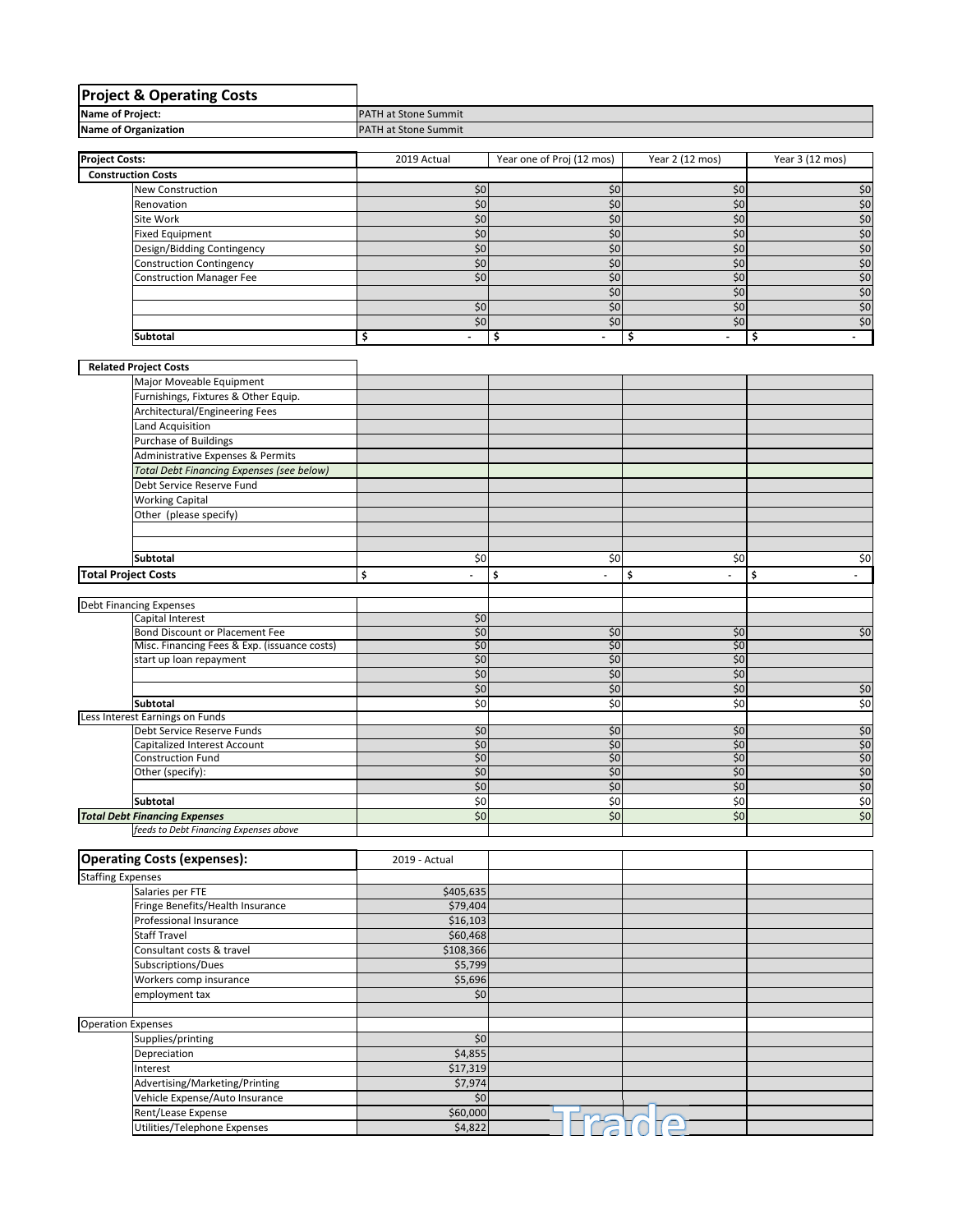| Computer/hardware/Software        | \$7,844   | <u>UTURU SURU</u> |  |
|-----------------------------------|-----------|-------------------|--|
| Building Maintenance and repair   | \$0       |                   |  |
| <b>Property Taxes</b>             | \$0       |                   |  |
| <b>Legal Services</b>             | \$45      |                   |  |
| <b>Billing Services</b>           | ċΛ        |                   |  |
| <b>Security Services</b>          | \$4,967   |                   |  |
| <b>Resident Food and Supplies</b> | \$88,719  |                   |  |
| Resident Activities\Off-Site      | \$68,913  |                   |  |
| Other                             | \$0       |                   |  |
| <b>Total Operating Costs:</b>     | \$946,927 |                   |  |